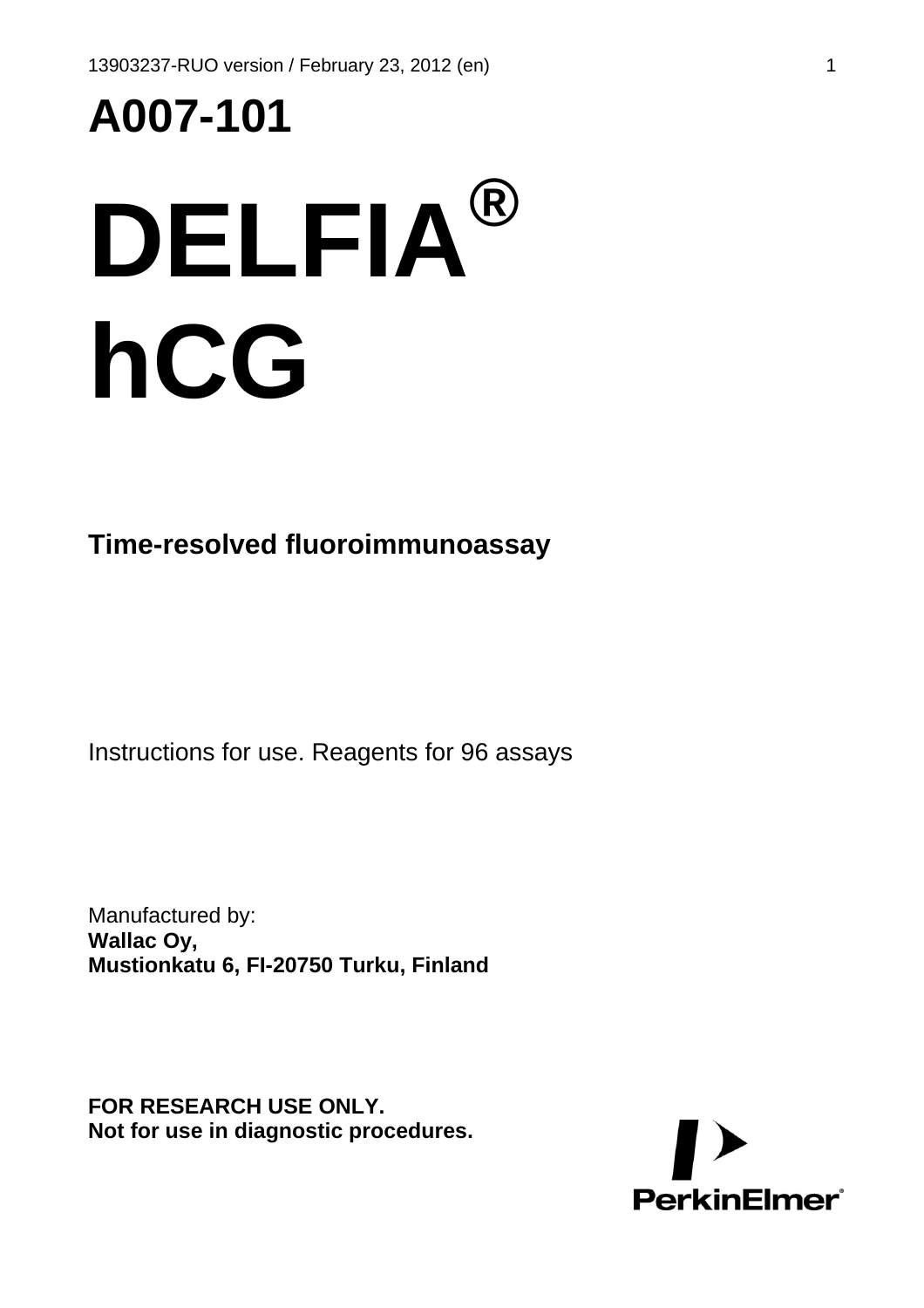#### **SYMBOLS**



Batch code



Packing number



Catalog number



Use by

Store in the dark

Temperature limitation



Contains sufficient for <n> tests



Consult instructions for use



Manufacturer

This way up

Recyclable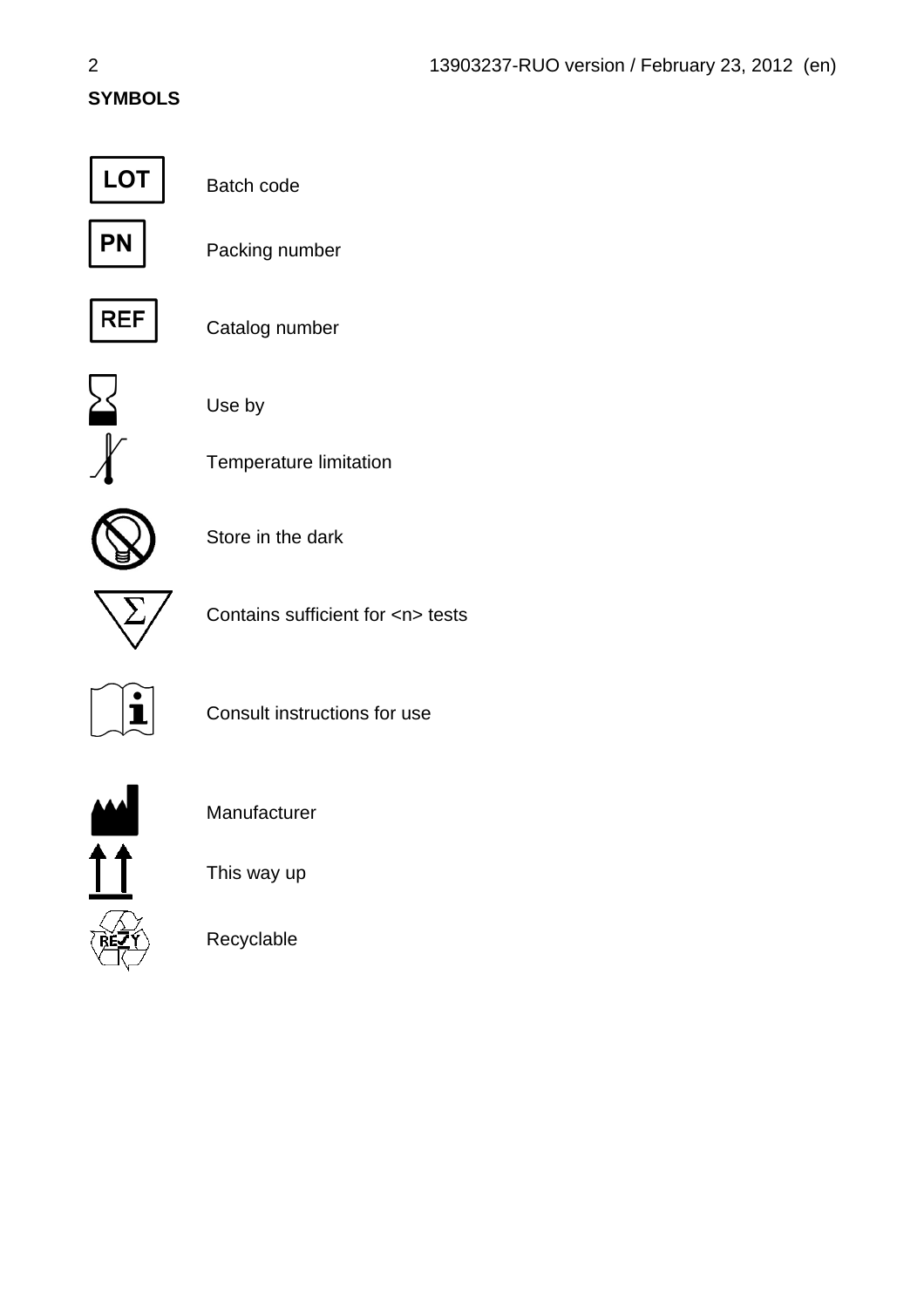### **DELFIA®**  **hCG kit**

#### **APPLICATION**

This kit is for the quantitative determination of human chorionic gonadotropin (hCG) in serum.

**For research use only. Not for use in diagnostic procedures.** 

#### **PRINCIPLES OF THE ASSAY**

The DELFIA<sup>®</sup> hCG assay is a solid phase, two-site fluoroimmunometric assay in which two monoclonal antibodies (derived from mice) are directed against two separate antigenic determinants on the hCG molecule. Standard, control and samples containing hCG are first reacted with immobilized monoclonal antibodies directed against a specific antigenic site on the ß subunit of hCG. Europium-labeled antibodies directed against a specific antigenic site on the  $\alpha$  subunit are then reacted with the intact hCG already bound to the solid-phase antibody.

Enhancement Solution dissociates europium ions from the labeled antibody into solution where they form highly fluorescent chelates with components of the Enhancement Solution. The fluorescence is proportional to the quantity of hCG in the sample (1,2,3,4).

It is also possible to run a rapid assay using only two standards and shorter incubation times.



<span id="page-2-1"></span><span id="page-2-0"></span>DELFIA is a registered trademark of PerkinElmer, Inc. DELFIA is a registered trademark of PerkinElmer, Inc.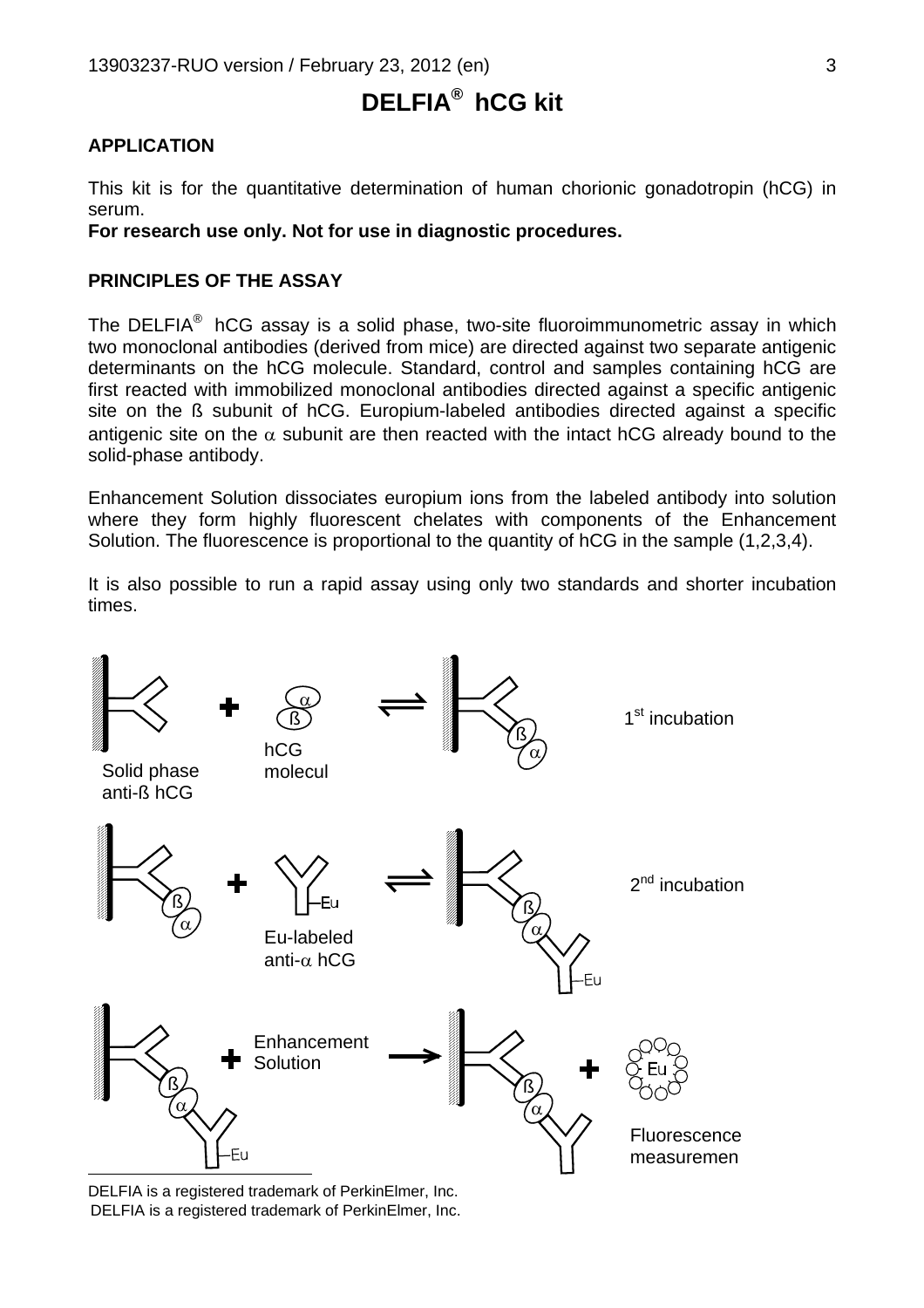#### **KIT CONTENTS**

Each DELFIA hCG kit contains reagents for 96 assays.

The expiry date of the unopened package is stated on the outer label. Store at +2 - +8°C.

Once opened, the kit components are stable for up to 2 weeks when used as described in the section "ASSAY PROCEDURE".

#### **Reagents**

| Component                                                                                                                                                                                                                                | Quantity        | Shelf life and storage                                                                                         |  |  |
|------------------------------------------------------------------------------------------------------------------------------------------------------------------------------------------------------------------------------------------|-----------------|----------------------------------------------------------------------------------------------------------------|--|--|
| hCG Standards<br>(approx. value)                                                                                                                                                                                                         | 7 vials, 1.0 mL | +2 - +8°C until expiry date<br>stated on the vial label.                                                       |  |  |
| $0$ U/L<br>A<br>$2$ U/L<br>B<br>$\mathsf C$<br>10 U/L<br>100 U/L<br>D<br>Ε<br>1000 U/L<br>F<br>5000 U/L<br>10000 U/L<br>G                                                                                                                |                 | The exact hCG concentrations are given on the lot<br>specific quality control certificate included in the kit. |  |  |
| The ready-for-use standards are in normal human male serum with $< 0.1$ % sodium azide<br>as preservative. The standards have been calibrated against the 4 <sup>th</sup> International<br>Standard for Chorionic Gonadotropin (75/589). |                 |                                                                                                                |  |  |
| Anti-hCG-Eu tracer<br>stock solution $($ - 20 $\mu$ g/mL)<br>(mouse monoclonal)                                                                                                                                                          | 1 vial, 0.95 mL | $+2 - +8$ °C until expiry date<br>stated on the vial label.                                                    |  |  |
| The tracer is in Tris-HCI buffered (pH 7.8) salt solution with bovine serum albumin, and<br>< 0.1 % sodium azide as preservative.                                                                                                        |                 |                                                                                                                |  |  |
| <b>Wash Concentrate</b>                                                                                                                                                                                                                  | 1 bottle, 40 mL | +2 - +8°C until expiry date<br>stated on the bottle label.                                                     |  |  |
| A 25-fold concentration of Tris-HCl buffered (pH 7.8) salt solution with Tween 20.<br>Germall II <sup>1</sup> added as preservative.                                                                                                     |                 |                                                                                                                |  |  |

<span id="page-3-0"></span><sup>————————————————————&</sup>lt;br><sup>1</sup> Germall is a registered trademark of ISP Investments, Inc.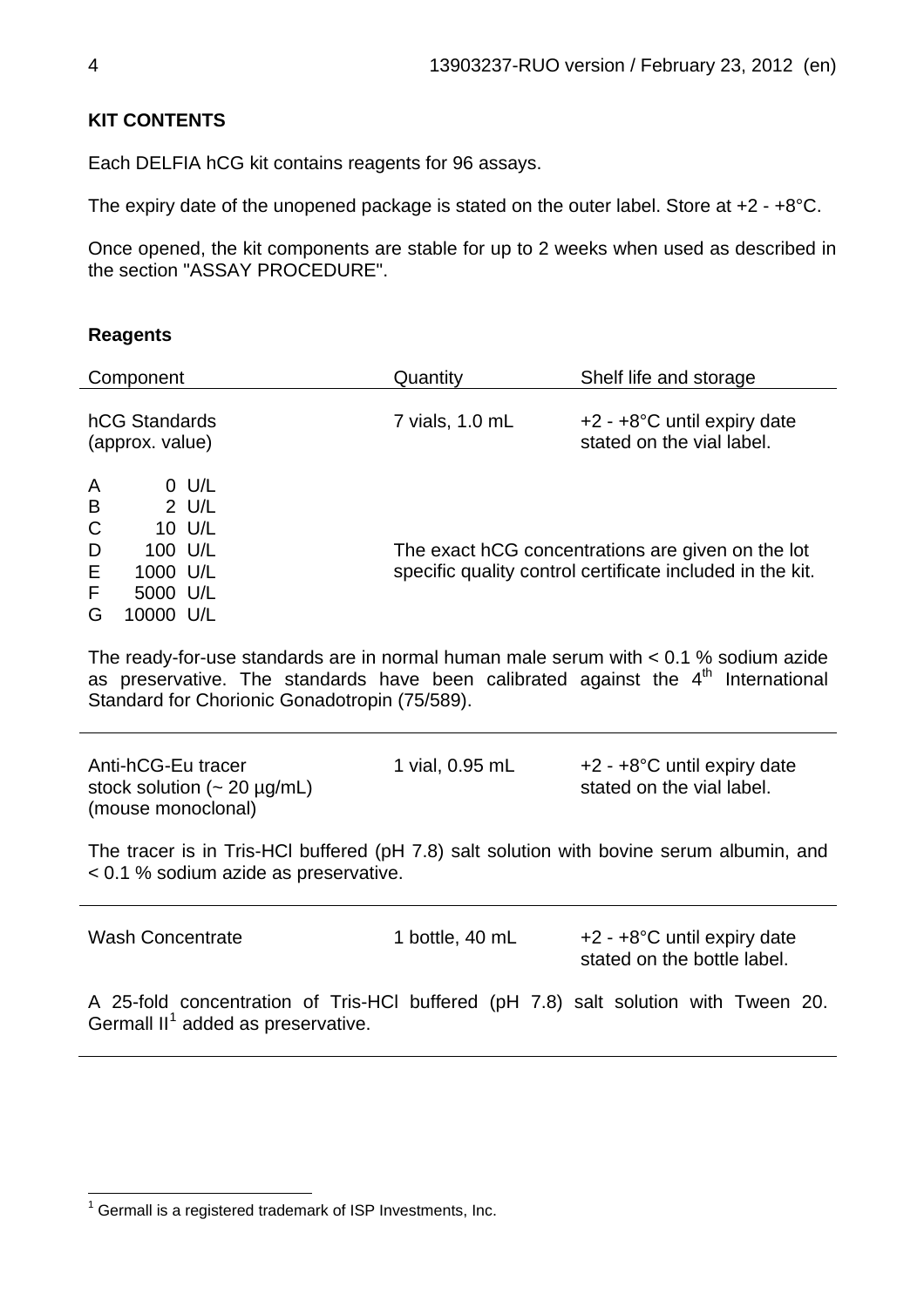DELFIA Buffer 1 bottle, 50 mL +2 - +8°C until expiry date stated on the bottle label.

Ready-for-use Tris-HCl buffered (pH 7.8) salt solution with bovine serum albumin, bovine globulin, mouse IgG, Tween 40, an inert red dye, and < 0.1 % sodium azide as preservative.

| <b>Enhancement Solution</b>                                                                                                                  | 1 bottle, 50 mL | $+2 - +8$ °C until expiry date<br>stated on the bottle label.<br>Shelf life 6 months at room<br>temperature $(+20 - +25^{\circ}C)$ .<br>Avoid direct sunlight. |  |  |  |
|----------------------------------------------------------------------------------------------------------------------------------------------|-----------------|----------------------------------------------------------------------------------------------------------------------------------------------------------------|--|--|--|
| Ready-for-use Enhancement Solution with Triton $X-100^2$ , acetic acid and chelators.                                                        |                 |                                                                                                                                                                |  |  |  |
| Anti-hCG Microtitration Strips.<br>8 x 12 wells coated with<br>antibodies against the ß subunit of<br>the hCG molecule<br>(mouse monoclonal) | 1 plate         | $+2 - +8$ °C until expiry date<br>stated on the label.                                                                                                         |  |  |  |
| Lot specific<br>quality control certificate                                                                                                  | 1 pc            |                                                                                                                                                                |  |  |  |

#### **MATERIALS REQUIRED BUT NOT SUPPLIED WITH THE KIT**

The DELFIA hCG kit is part of a complete system of reagents and instrumentation. The DELFIA system requires the following items, which are available from Wallac Oy or PerkinElmer, Inc. and its distributors.

- 1. Time-resolved fluorometer plus printer and (optional) computer
- 2. Automatic washer DELFIA Platewash (prod. no. 1296-026)
- 3. Automatic shaker DELFIA Plateshake (prod. no. 1296-003/004)
- 4. Pipette for dispensing DELFIA Buffer and the diluted tracer solution Eppendorf Multipette (prod. no. 1296-014) with 5 mL Combitips (prod. no. 1296-016) or alternatively DELFIA Plate Dispense with the DELFIA Dispense Unit (prod. nos. 1296-041 and 1296-043)
- 5. Pipette for dispensing the Enhancement Solution Eppendorf Multipette (prod. no. 1296-014) with 5 mL Combitips (prod. no. 1296-016) or alternatively the DELFIA Plate Dispense (prod. no. 1296-041)
- 6. DELFIA Diluent I (prod. nos. B127-100 and B128-100) or DELFIA Diluent II (prod. nos. B131-100 and B132-100)

In addition to the DELFIA system the following are required:

<span id="page-4-0"></span>l  $2$  Triton is a registered trademark of Union Carbide Chemicals & Plastics Technology.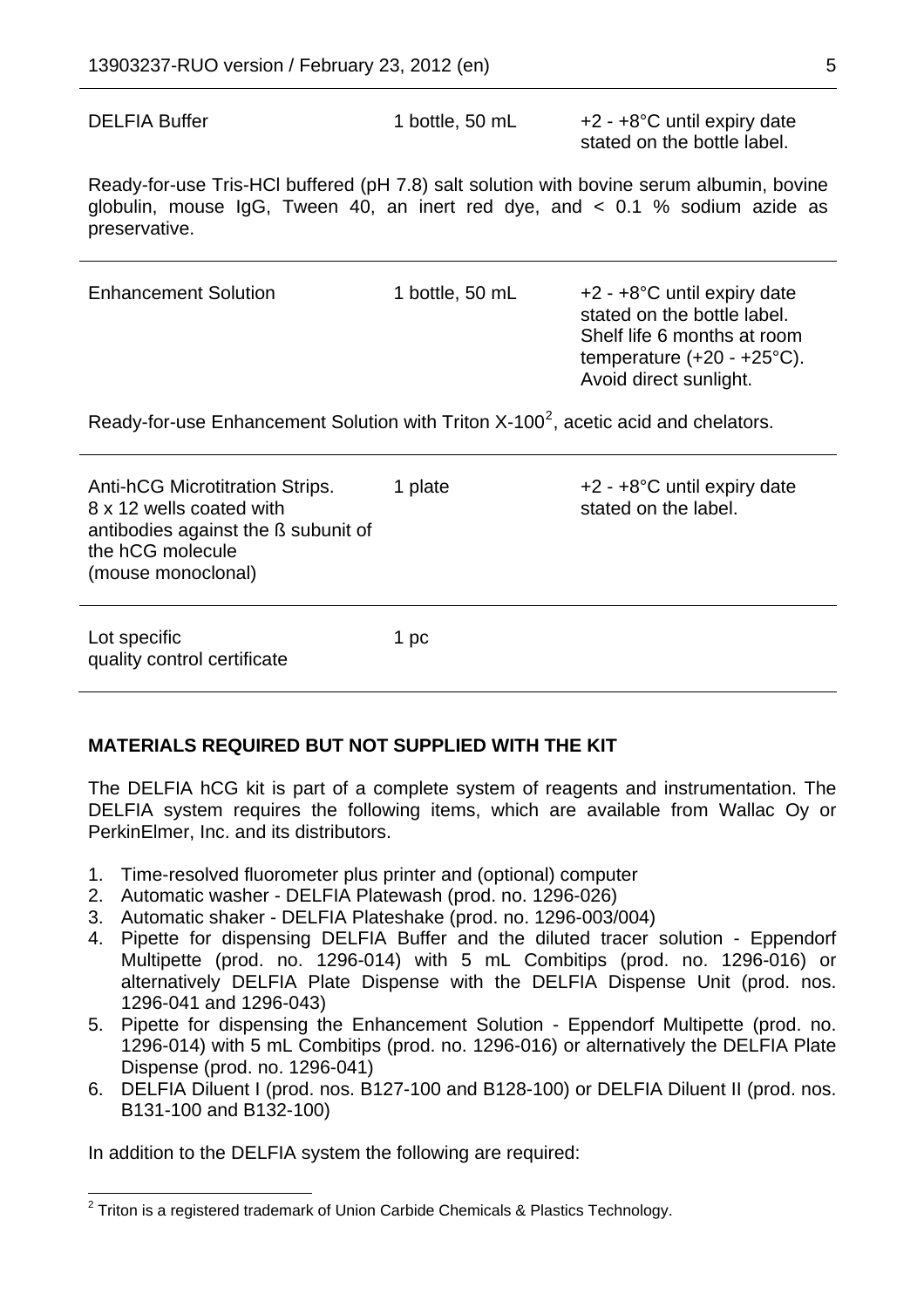- precision pipettes for dispensing microliter volumes and pipettes for dispensing milliliter volumes
- deionized water

#### **SPECIMEN COLLECTION AND HANDLING**

Collect blood by venipuncture, allow to clot and separate the serum by centrifugation. Plasma specimens can also be used. Hemolytic, lipemic or icteric samples do not interfere with the assay.

If the hCG concentrations in specimens exceed (or are expected to exceed) 5000 U/L, they should be diluted 100-fold with DELFIA Diluent I or Diluent II to bring them below 5000 U/L.

Samples can be stored 6 days at +2 - +8°C. For longer periods store samples at -20°C. Repeated freezing and thawing should be avoided to prevent hCG denaturation (10).

#### **WARNINGS AND PRECAUTIONS**

#### **For research use only. Not for use in diagnostic procedures.**

This kit contains reagents manufactured from human blood components. The source materials have been tested by immunoassay for hepatitis B surface antigen, anti-hepatitis C and anti-HIV 1 and 2 antibodies and found to be negative. Nevertheless all recommended precautions for the handling of blood derivative should be observed. Please refer to the U.S. Department of Health and Human Services (Bethesda, Md., USA) publication No. (CDC) 88-8395 on laboratory safety procedures or any other local or national regulation.

Handle all specimens as potentially infectious.

Reagents contain sodium azide (NaN<sub>3</sub>) as a preservative. Sodium azide may react with lead and copper plumbing to form highly explosive metal azides. On disposal, flush with a large volume of water to prevent azide build-up.

Disposal of all waste should be in accordance with local regulations.

#### **ASSAY PROCEDURE**

Perform each determination in duplicate for both standards and unknowns. A standard curve should be run with each assay. All reagents and samples must be brought to room temperature (+20 - +25°C) before use.

| 1. Preparation of reagents | Reconstituted stability                                     |  |  |  |
|----------------------------|-------------------------------------------------------------|--|--|--|
| Wash solution              | 2 weeks at $+2$ - $+25^{\circ}$ C<br>in a sealed container. |  |  |  |

Pour the 40 mL of Wash Concentrate into a clean container and dilute 25-fold by adding 960 mL of deionized water to give a buffered wash solution (pH 7.8).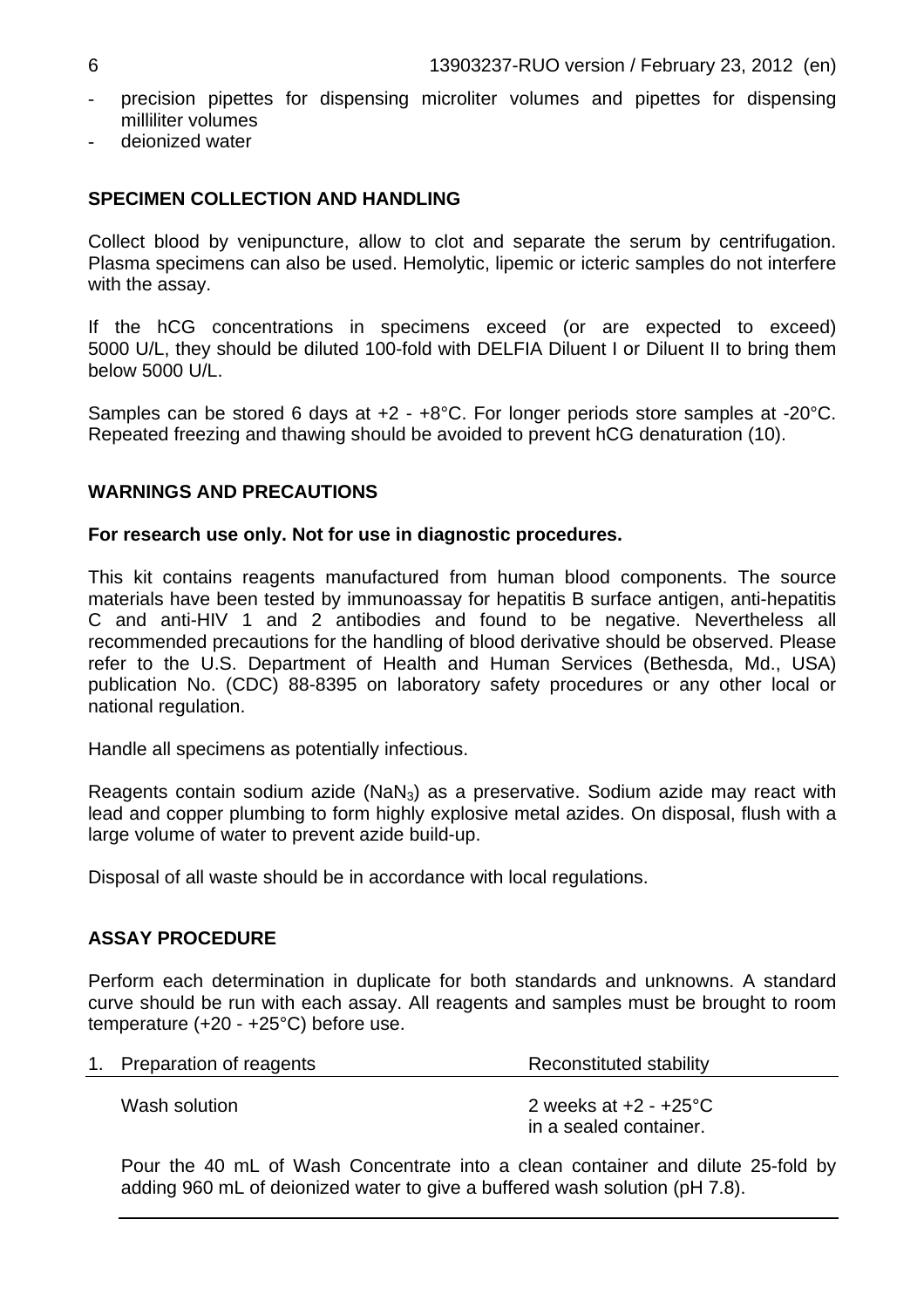#### Anti-hCG-Eu tracer **Prepare within one hour of use.**

Prepare the needed volume of tracer dilution by mixing 60  $\mu$ L of tracer stock solution with 3.0 mL of DELFIA Buffer per strip (see table in the Summary Protocol Sheet).

**It is important that the DELFIA Buffer does not come into contact with tracer stock solution not intended for immediate use.** 

We advise the use of a disposable plastic container to prepare the tracer working solution.

2. Transfer the required number of microtitration strips to a strip frame.

Note: Open the foil from three sides only and fold it aside leaving the plate-specific information on the package. Return the remaining strips into the package and press the foil cover back on as tightly as possible. Leave the desiccant in the package. Alternatively, store the remaining strips in a resealable plastic bag with the desiccant.

3. Pipette 25 µL of the hCG Standards (Std) and specimens (unknowns - Unk) in duplicate into the strip wells. The following plate map is given as an example. Each laboratory can decide on the best positioning of the controls and samples.



4. Add 200 µL of DELFIA Buffer to each well using **the recommended Eppendorf Multipette** after discarding the first aliquot, or use the DELFIA Dispense Unit. Avoid carry-over by holding the pipette tip slightly above the top of the well and avoid touching the plastic strip or the surface of the liquid.



- 5. Incubate the frame for 1 hour (± 10 minutes) at room temperature with **slow** shaking using the DELFIA Plateshake.
- 6. After the first incubation step, aspirate and wash each strip with the DELFIA Platewash using program 7 (wash 1).
- 7. Add 200 µL of diluted Anti-hCG-Eu tracer solution to each well. Pipetting should be as for the DELFIA Buffer in step 4 above.
- 8. Incubate the frame for 30 minutes (± 10 minutes) with **slow** shaking at room temperature.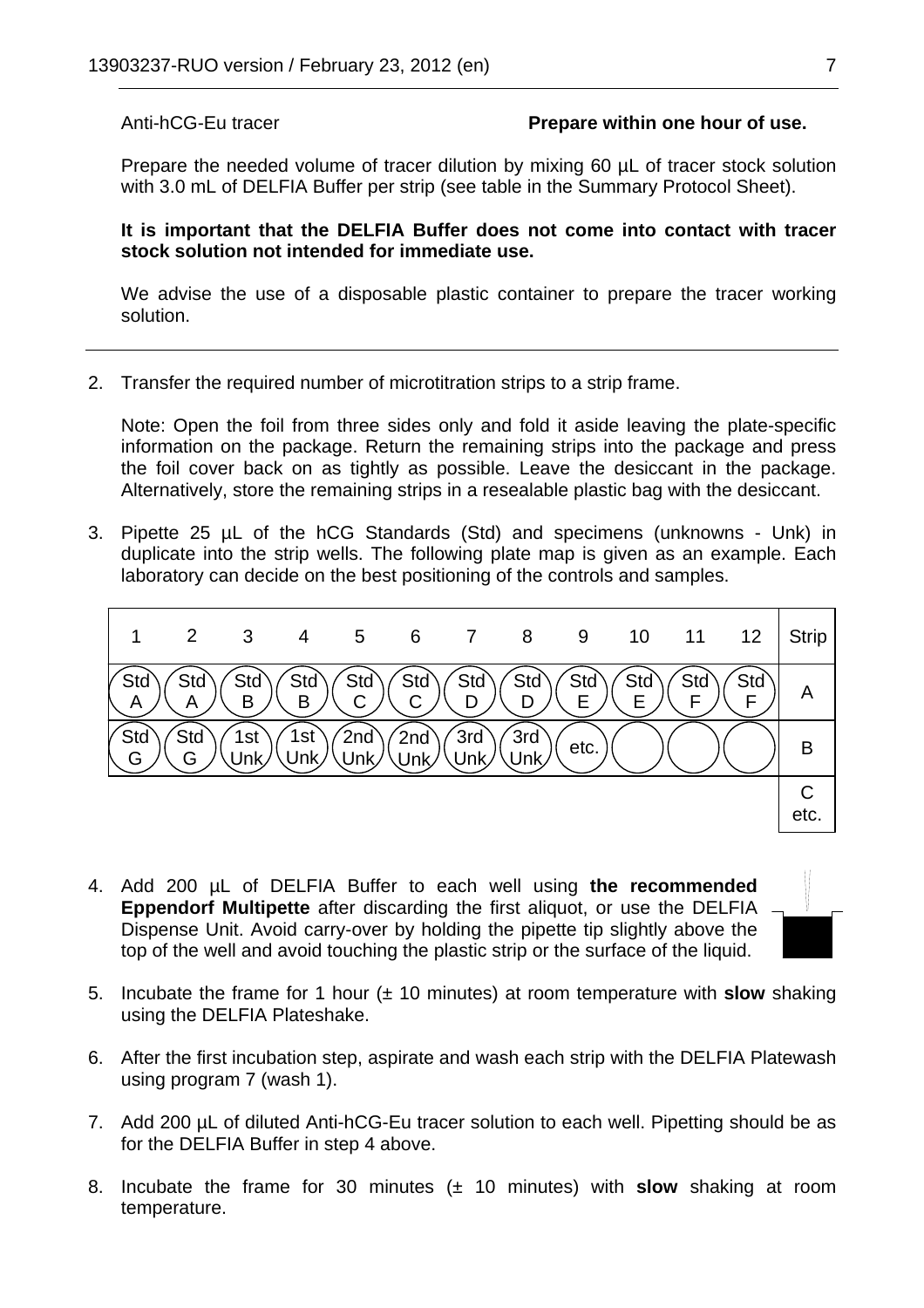- 9. After the second incubation step, aspirate and wash each strip with the DELFIA Platewash using program 7 (wash 2).
- 10. Add 200 µL of Enhancement Solution directly from the reagent bottle to each well using **the recommended Eppendorf Multipette** after flushing the Combitip once with Enhancement Solution (to waste), or use the DELFIA Plate Dispense. Refill the Combitip and discard the first aliquot. Avoid touching the edge of the well or its contents.
- 11. Shake the frame **slowly** for 5 minutes. The fluorescence is stable for several hours if evaporation is prevented. However, we recommend measurement within 1 hour as external factors may cause a decrease in signal with time, although this is extremely rare.
- 12. Ensure that each strip is firmly seated in the frame and measure the fluorescence in the time-resolved fluorometer.

When using the 12[3](#page-7-0)2 or 1234 fluorometer select kit program 7 or MultiCalc $^{\circledR}$ <sup>3</sup> protocol "7 HCG" for automatic measurement and result calculation.

When using VICTOR<sup>2</sup> D start the measurement from the Start Wizard, select "HCG" from Protocols/Kits panel "Fertility" and define the number of plates and samples.

Check the parameter group for program 7 or the MultiCalc protocol "7 HCG". If you change the replicate number for the unknowns please change the protocol accordingly (see fluorometer manual or MultiCalc manual for editing the parameters).

| <b>ASSAY TYPE</b>          |   | IFMA               |                                             |  |
|----------------------------|---|--------------------|---------------------------------------------|--|
| <b>FITTING METHOD</b>      |   |                    | <b>SPLINE SMOOTHED</b>                      |  |
| X-AXIS                     |   | <b>LOGARITHMIC</b> |                                             |  |
| Y-AXIS                     |   |                    | <b>LOGARITHMIC</b>                          |  |
| <b>BLANKS</b>              |   | 2                  |                                             |  |
| <b>STANDARDS</b>           |   | 6                  |                                             |  |
| <b>STANDARD REPLICATES</b> | ٠ | 2                  |                                             |  |
| STANDARD CONC              |   | в                  |                                             |  |
| STANDARD CONC              | ÷ | C                  | (Make sure that the hCG standard            |  |
| STANDARD CONC              | ÷ | D                  | concentrations correspond to those          |  |
| STANDARD CONC              | ÷ | Е                  | given on the lot specific quality control   |  |
| STANDARD CONC              |   | F                  | certificate. If this is not the case, enter |  |
| <b>STANDARD CONC</b>       |   | G                  | the new concentrations.)                    |  |
| UNKNOWN REPLICATES         |   | 2                  |                                             |  |

<span id="page-7-1"></span><span id="page-7-0"></span> 3 MultiCalc is a registered trademark of PerkinElmer, Inc. VICTOR is a trademark of PerkinElmer, Inc.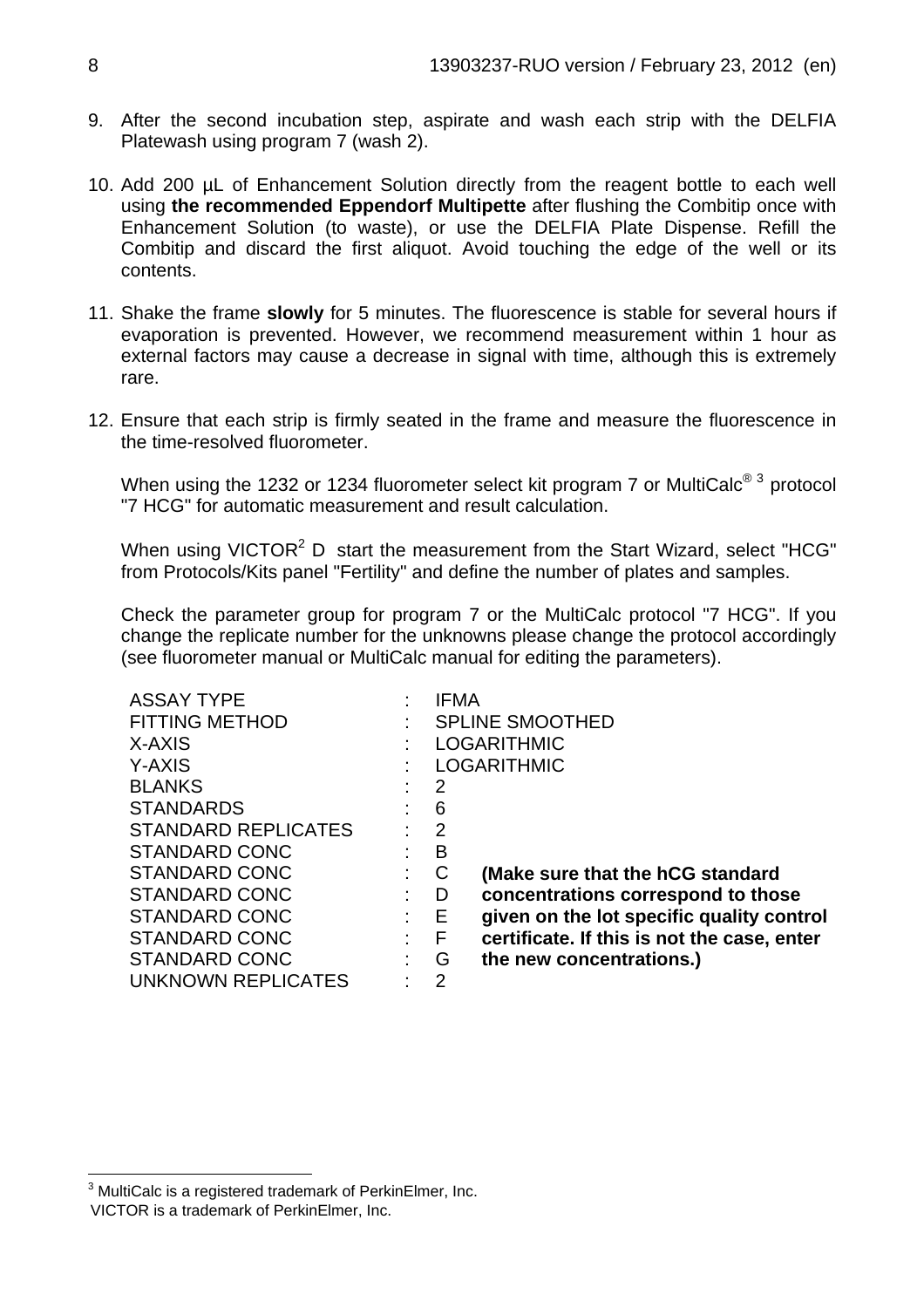#### **Rapid assay procedure**

When only a small number of samples need to be assayed a rapid assay protocol can be followed. Use only the 0 and 1000 U/L Standards for the standard curve. Shorten the two incubation periods to 30 and 15 minutes, respectively. Otherwise the assay procedure is exactly as described above.

In order that results of the rapid assay can be meaningfully compared, it is important to limit the number of specimens so that pipetting can be done in 5 minutes or less for each pipetting cycle. This will keep variations in the reaction (resulting from incomplete immunoreactions due to the short incubation times) within acceptable limits.

Create a new parameter group for automatic measurement and result calculation as follows:

| <b>ASSAY TYPE</b>          |                           | IFMA                                                                     |  |  |
|----------------------------|---------------------------|--------------------------------------------------------------------------|--|--|
| <b>FITTING METHOD</b>      |                           | <b>SPLINE SMOOTHED</b>                                                   |  |  |
| X-AXIS                     |                           | <b>LINEAR</b>                                                            |  |  |
| Y-AXIS                     |                           | <b>LINEAR</b>                                                            |  |  |
| <b>BLANKS</b>              |                           | 0                                                                        |  |  |
| <b>STANDARDS</b>           | $\therefore$ 2            | (Make sure that the hCG standard                                         |  |  |
| <b>STANDARD REPLICATES</b> |                           | concentrations correspond to those<br>$\therefore$ 2                     |  |  |
| <b>STANDARD CONC</b>       | $\mathcal{L}$             | given on the lot specific quality control<br>- A                         |  |  |
| <b>STANDARD CONC</b>       |                           | certificate. If this is not the case, enter<br>$\mathbf{E} = \mathbf{E}$ |  |  |
| UNKNOWN REPLICATES         | $\mathbb{R}^{\mathbb{Z}}$ | the new concentrations.)<br>2                                            |  |  |

hCG values of the rapid assay procedure (incubation time: 30 + 15 minutes) are equivalent to concentrations obtained with the normal assay procedure (incubation time:  $1 h +$ 30 minutes).

#### **PROCEDURAL NOTES**

- 1. A thorough understanding of this package insert is necessary for successful use of the DELFIA kit. The reagents supplied with this kit are intended for use as an integral unit. Do not mix identical reagents from kits having different lot numbers. Do not use kit reagents after the expiry date printed on the kit label.
- 2. Any deviation from the assay procedure may affect the results.
- 3. Reagents should be allowed to reach room temperature (+20 +25°C) prior to sample preparation. Frozen specimens should be brought to room temperature slowly and gently mixed by hand. Do not vigorously vortex or mix specimens.
- 4. When washing the strips, ensure that each well is filled up completely to the top edge as shown in the figure. After washing the strips, check that the wells are dry. If there is moisture left, invert the plate and tap firmly against absorbent paper.



For detailed information on the cleaning and maintenance of the washing device, please refer to the DELFIA Platewash manual.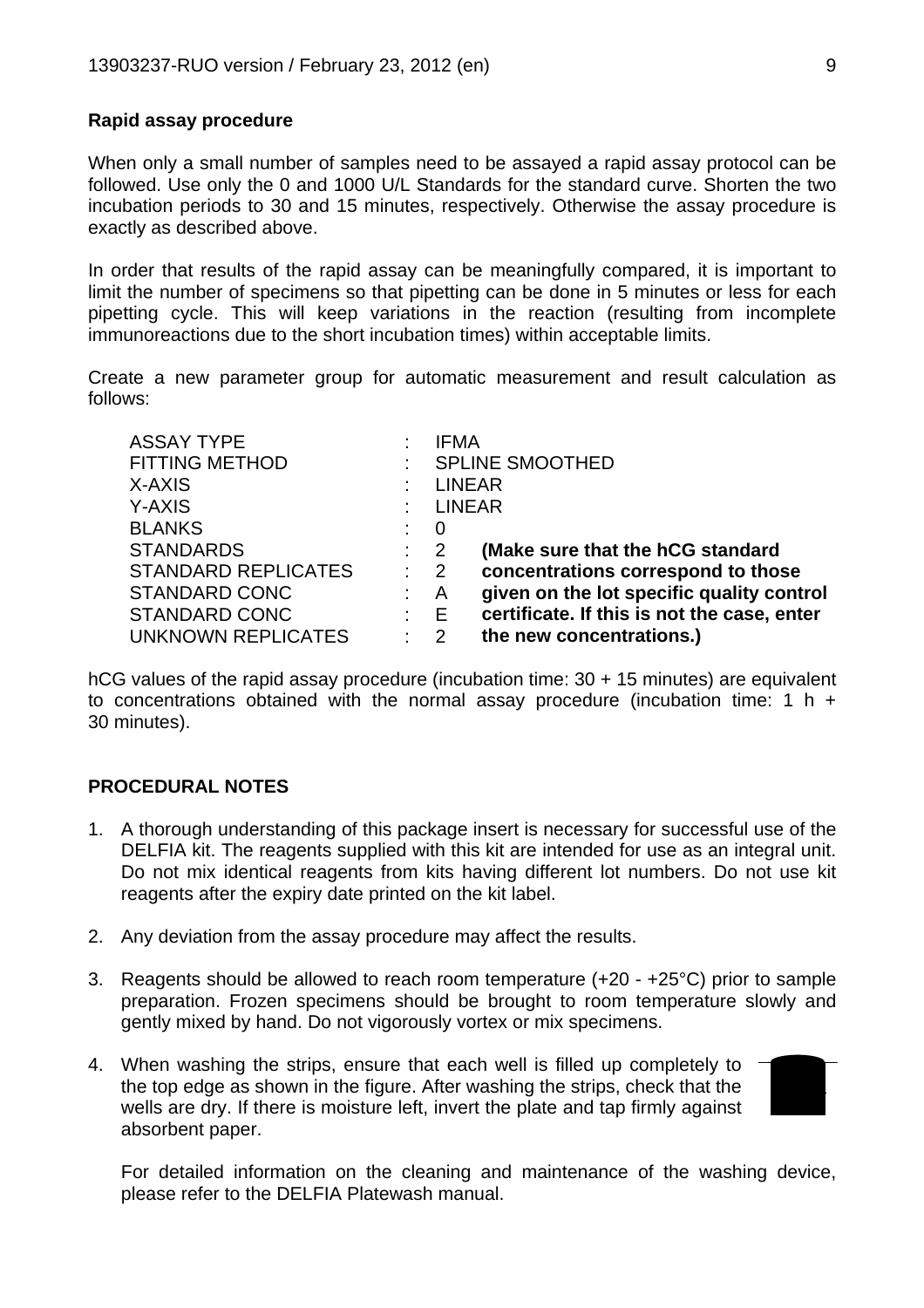5. The avoidance of europium contamination and resulting high fluorescent background demands high standard pipetting and washing techniques. Thus it is extremely important to use the pipettes supplied with the DELFIA system for the recommended purposes only.

The Enhancement Solution should be dispensed using only the recommended Eppendorf Multipette after the Combitip has been first flushed with Enhancement Solution according to the Directions for Use. The same Combitip must not be used for pipetting any other reagent. After use place the Eppendorf Multipette on the pipette stand, with the Combitip still attached.

When using the DELFIA Plate Dispense and DELFIA Dispense Unit, please refer to the manual.

#### **CALCULATION OF RESULTS**

The DELFIA system incorporates programs for data reduction, and the results are obtained as printouts of standard curves, unknown concentrations etc. (see Fluorometer instrument manual or MultiCalc manual for detailed information).

#### **LIMITATIONS OF THE PROCEDURE**

#### **For research use only. Not for use in diagnostic procedures.**

If the hCG concentrations in specimens exceed (or are expected to exceed) 5000 U/L, they should be diluted 100-fold with DELFIA Diluent I or Diluent II to bring them below 5000 U/L.

Please also refer to the section "PROCEDURAL NOTES" and "SPECIMEN COLLECTION AND HANDLING".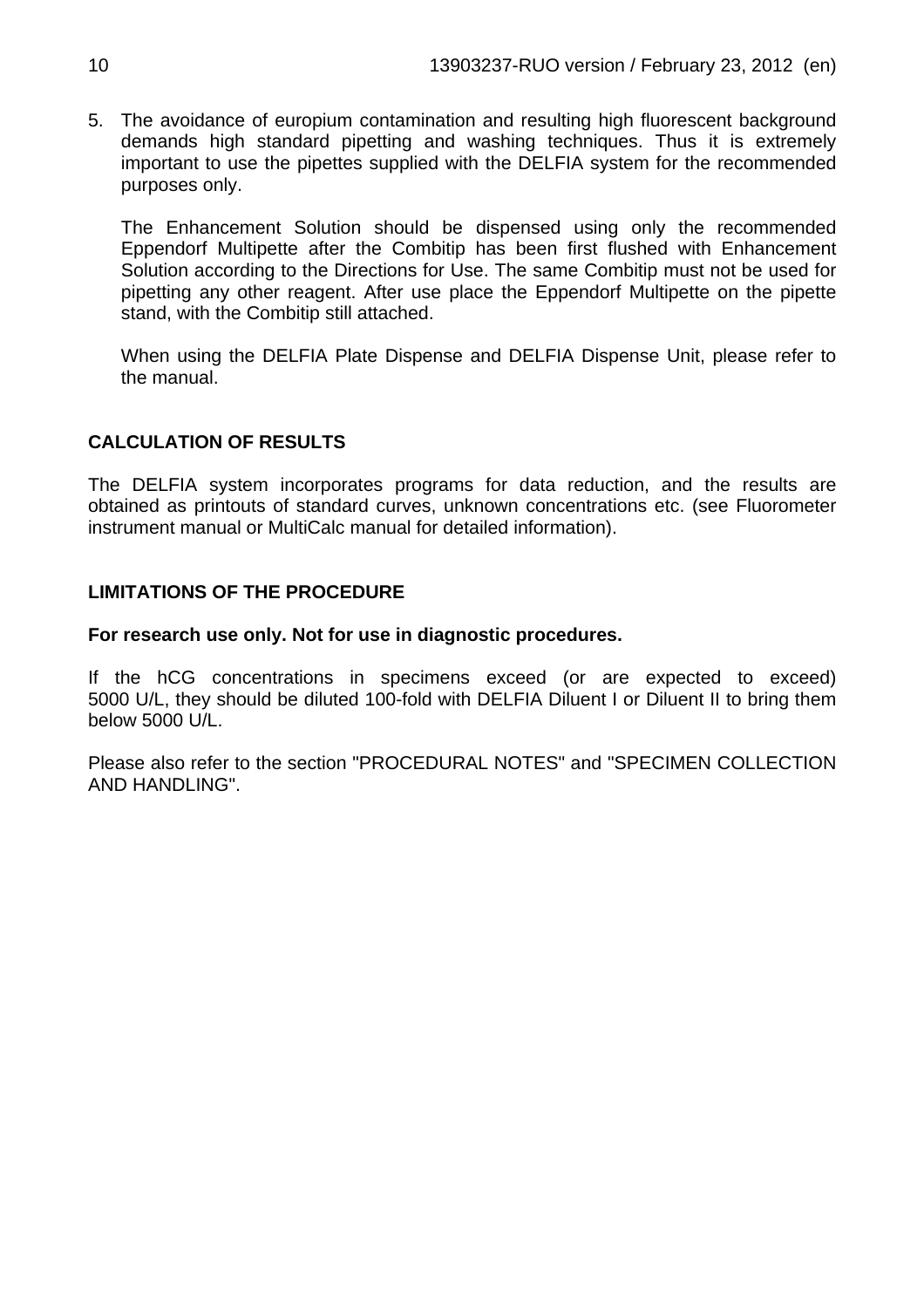#### **REFERENCES**

- 1. Soini, E. and Kojola, H. (1983): Time-resolved fluorometer for lanthanide chelates a new generation of non-isotopic immunoassays. Clin. Chem. **29**, 65-68.
- 2. Hemmilä, I., Dakubu, S., Mukkala, V-M., Siitari, H. and Lövgren, T. (1984): Europium as a label in time-resolved immunofluorometric assays. Anal. Biochem. **137**, 335-343.
- 3. Pettersson, K., Siitari, H., Hemmilä, I., Soini, E., Lövgren, T., Hänninen, V., Tanner, P. and Stenman, U-H. (1983): Time-resolved fluoroimmunoassay of human choriogonadotrophin. Clin. Chem. **29**, 60-64.
- 4. Lövgren, T., Hemmilä, I., Pettersson, K. and Halonen, P. (1985): Time-resolved fluorometry in immunoassays. In Alternative Immunoassays. Ed. W.P. Collins. John Wiley & Sons Ltd., England, pp. 203-219.

February 23, 2012